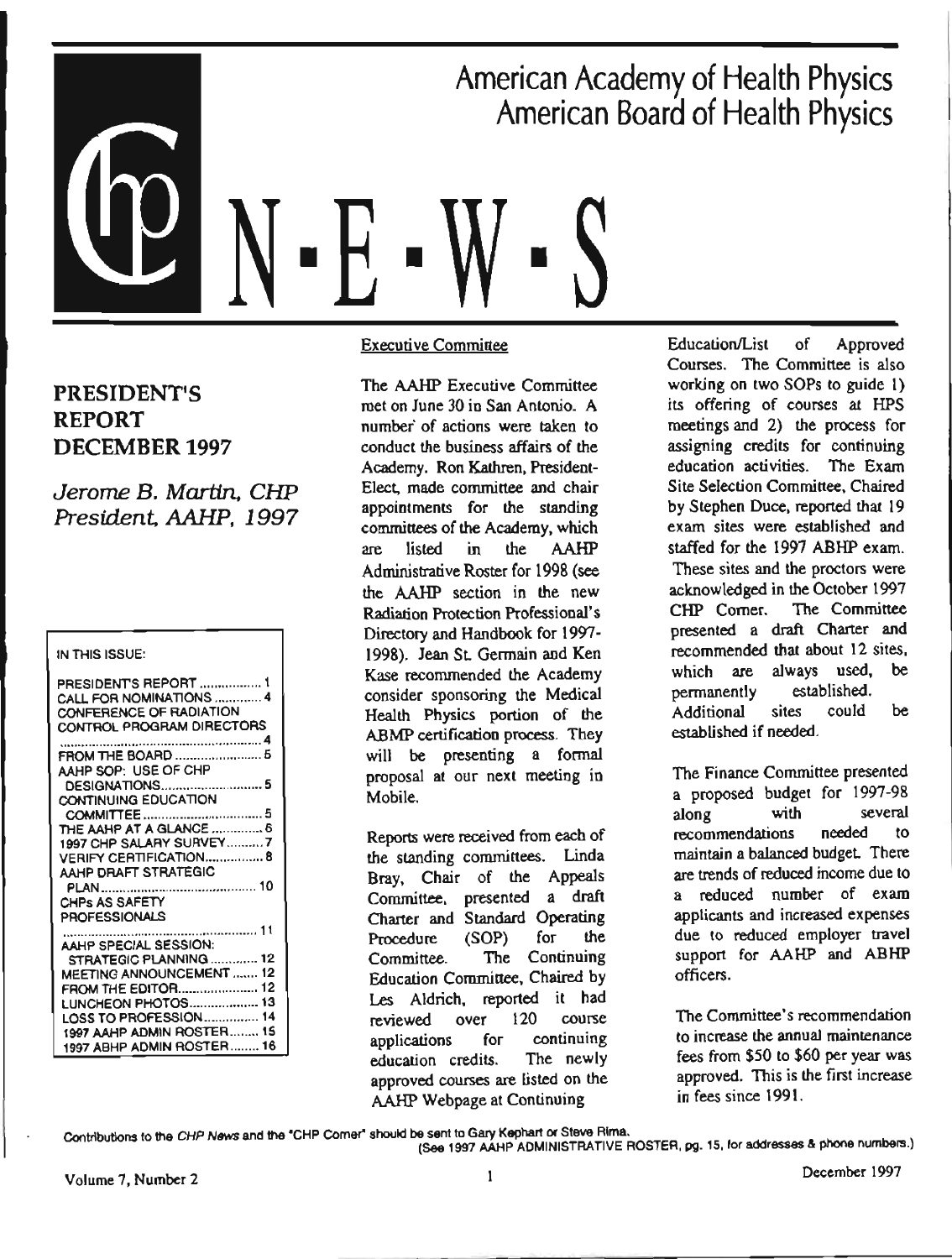#### **PRESIDENrs REPORT (continued}**

The Executive Committee also approved the recommendations to increase fees for AAHP courses offered at HPS meetings from \$120 to \$150, to be consistent with HPS PEP course fees, and to increase the Part Il exam fee *to*  \$200, starting in 1998. A balanced budget was approved.

In the past, the \$50 per year (or \$200 per 4 years) maintenance fees could be paid annually or once every 4 years. This led to some difficult bookkeeping for the Academy. The Finance Committee's recommendation to make this a mandatory annual payment was approved and this schedule will be phased in with completion by December 1999.

The Nominating Committee, Chaired by Mike Sullivan, presented a draft Charter and SOP to guide its operations. The Committee also nominated Ed Bailey and Kathy Pryor for an open position on the ABHP. The Executive Committee elected **Kathy** Pryor to fil) this position. The Committee presented two nominations for Editor of CHP News. The Executive Committee selected Gary Kephart as Editor and Steve Rima as Associate Editor. Gary and Steve will be <sup>a</sup> great team for keeping Academy members posted on developing news. In addition, Gary Lautenschlager was appointed Contributing Editor in recognition of the valuable service he has provided with the ar.nual salary survey.

The Professional Development Committee, Chaired by Tom Essig, reported that our application for accreditation to the Council of Engineering and Scientific Specialty Boards has been submitted and is undergoing review. We should receive the CEESB accreditation in February 1998. The Committee is working on a SOP for writing standards of quaJification/practice and has initiated work on two standards. The Committee also assumed responsibility for setting up and staffing the AAHP/ABHP exhibit booth at HPS and other meetings.

#### Strategic Planning

Ken Kase, Past President, with the assistance of Carol Berger and Bob Casey, chaired three Strategic Planning Workshops in the AAHP Session at the HPS meeting in San Antonio. The purpose of the workshops was *to*  obtain Academy member input to the strategic planning process.

Many good ideas were presented, discussed, and ranked for addition to the draft Strategic Plan. These are further detailed elsewhere in this edition *in hopes of engendering additional ideas from you.* The Strategic Plan will be finalized by the Executive Committee when it meets in Mobile on February 7, 1998. It is critical that you consider the draft (published in the June CHP NEWS) and contribute comments and ideas to an Executive Committee member.

We have already begun to implement the first three goals of the Strategic Plan. The ABHP bas the lead on the first goal and has made substantial progress on the specific objectives (see the September 1997 issue of CHP Comer for news on these

objectives). The Continuing Education Committee has the lead on the second goal and they are developing SOPs that will establish mechanisms for meeting these objectives. The Professional Standards and Ethics Committee has the lead on the third goaJ and its first three objectives, which were initially met by the standards published in the October 1995 special edition ofCHP **News.** 

The Professional Development Committee has the lead on the fourth objective and is working on two standards of qualification/practice applicable to CHPs. As soon as the last three goals and their specific objectives are finalized, we will begin their implementation.

#### AAHP Awards Luncheon

The AAHP hosted an awards luncheon on July I in San Antonio, at which the 1996 class of new CHPs was recognized. Outgoing AAHP officers and committee members, as well as outgoing ABHP Board and Panel members, were also recognized with certificates. A plaque was presented to Ken Kase as outgoing President of the Academy. A special plaque was presented to Nancy Daugherty for her 7+ years of service as the Editor of CHP News and the CHP Comer. Finally, the William McAdams Outstanding Service Award was presented to Robert M. Ryan. Congratulations Bob! The members in attendance at the Awards Luncheon voted to continue the luncheor, as an annual event at the summer meetings.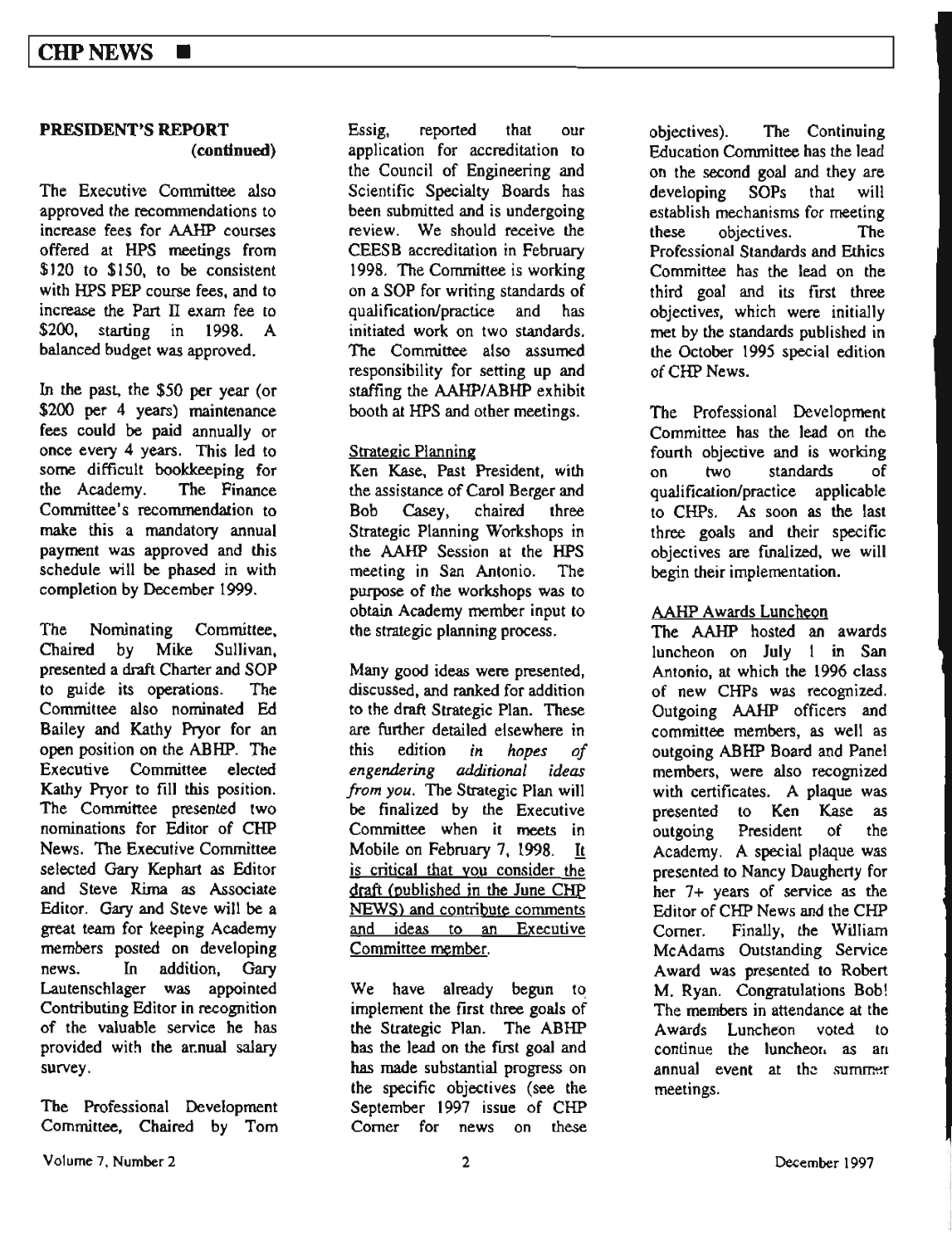#### **PRESIDENT'S REPORT (continued)**

They also voted to provide complementary tickets to the new class of CHPs being recognized and *to* sell tickets to other Academy members at a<br>subsidized cost. Next year's subsidized cost. luncheon will be on July 14, 1998.

### **CHP** Statistics

Nancy Johnson, AAHP Program Director, compiled the 1997 statistics on CHPs and ABHP exam applicants. There are now 1083 active CHPs and 178 Emeritus Members of the Academy.

The number of applicants for the l 997 exam was 531, down from the previous high of 706 in 1996, and 674, 642, and 562 in 1995, 1994, and 1993, respectively. This disturbing trend suggests that the pool of potential exam applicants is shrinking. We need help from active CHPs in recruiting new applicants. If you know of colleagues who are qualified to apply, encourage them to do so, and assist them by completing the professional reference forms and answering their questions. **Remember, the**  deadline for their applications **is January** IS, **1998.** 

#### Meeting with HPS and NRRPT **Officers**

Ken Kase and I met with Rich Vetter and Otto Raabe at the Seattle and San Jose meetings to promote communications between the AAHP and HPS organizations. These meetings were so valuable that we decided to invite the Chair and Vice Chair of NRRPT to join us. Ron

Kathren and I met with Rich Vetter and Otto Raabe in San Antonio. We were joined by Mike Boyle and Bill Peoples of the NRRPT. Another valuable discussion ensued that included the following highlights;

- AAHP and NRRPT will be invited to "endorse" future HPS position papers
- The AAHP salary survey may be expanded to include HPS and NRRPT members
- The new HPS public relations program was described
- NRRPT is considering <sup>a</sup> continuing education program; AAHP assistance was offered
- The number of applicants for both the ABHP and NRRPT exams is down
- Both ABHP and NRRPT have received requests from Mexico to help develop a certification /registration program or offer the exams in Mexico
- Representatives of AAHP, HPS, and NRRPT were invited to attend each other's Board meetings to further enhance communications.

### Midyear Meeting in Mobile

The Executive Committee will meet in Mobile on February 7, 1998. As always, AAHP

members are invited to attend and bring forward any new issues or concerns. Two AAHP continuing education courses are planned: "Statistics and Decommissioning: Practical Application of Statistics to Support Decommissioning Activities" by Eric Abelquist, and "Fundamentals of Air Sampling in the Workplace" by Mark Hoover and George Newton. Abstracts of the courses are provided on page 9 of the Preliminary Program which was published in the October 1997 HPS Newsletter. More detailed abstracts are provided on the AAHP Webpage at:

#### **http://pbantom.ebs.uiuc.edu/-a ahp/courses.**

### Annual Meeting in Minneapolis

The AAHP Program was expanded to a full day at the meeting-in San Antonio. It will also be a full day at the next meeting in Minneapolis. Topics for the AAHP Session are **being**  considered at this time.

If you have a suggestion for a topic that would be timely and of<br>interest to the Academy interest to the Academy membership, please let me know. Send your ideas to me at jbmartin@am.net or call at (806) 342-9954. There will also be three 8-hour continuing education courses offered in Minneapolis.

### General

I am approaching the end of my year as President of AAHP. It has been an honor for me to serve as your President and *to* work with the dedicated professionals on the Executive Committee.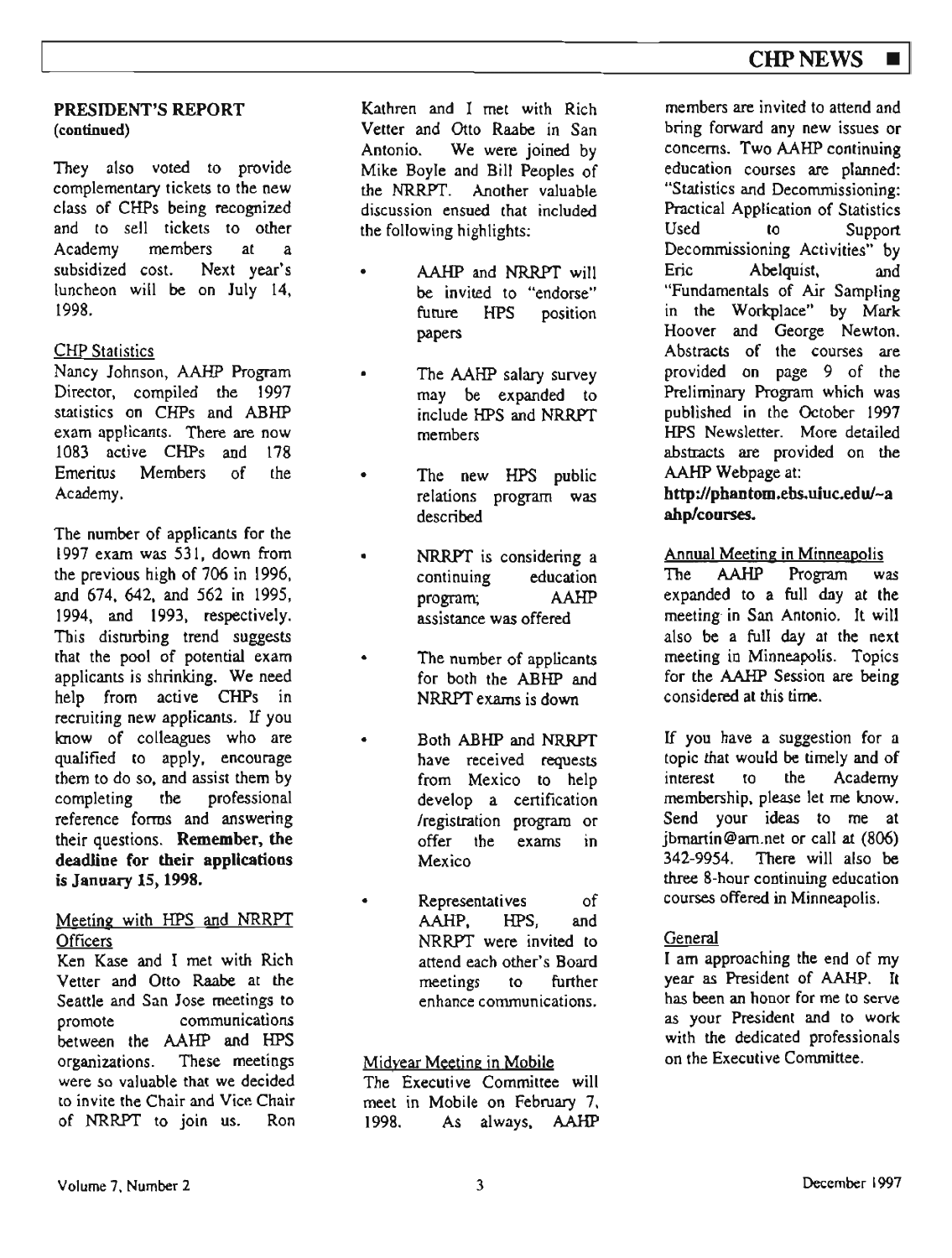### **CHPNEWS** ■

#### **PRESIDENT<sup>1</sup> S REPORT (continued)**

All of our Standing Committees are actively engaged in the business of the Academy and we have made excellent progress in developing and implementing the Strategic Plan. We are formalizing the Executive Committee policies and procedures as well as the committee Charters and SOPs. Administrative matters of the AAHP and ABHP are very effectively managed by the AAHP Program Director, Nancy Johnson.

Over the past several years we have modified the relationship between the Academy and the American Board of Health Physics. There was much concern about this relationship when the Academy was formed and when the ABHP was deincorporated. I am happy to report that relations between the Academy and the Board are excellent. Communications have been enhanced and there is a free and thorough exchange of ideas between the two groups. The ABHP certification process is working well and the management of the Academy is running smoothly. In February, Ron Kathren will become President and I know you will give him your full support, as you have supported me.

### **LAST CALL FOR NOMINATIONS**

**The AAHP Nominating Committee has**  initiated **the process ot preparing a slate of candidates 101 both 1!:Hl AAHP Officer and**  ABHP Board **positions. Those** lntetested in **nominating Of being nominated should contad:** 

**or** 

**Mike Sullivan (1007 Chu)** 

**Ruth McBumey (1998 Chair)** 

### **Opportunities for AAHP Coordination with CRCPD**

Ruth E. McBumey, CHP

The Conference of Radiation Control Program Directors, Inc. (CRCPD) is a professional organization made up of directors and staff of state and local radiation control programs throughout the country. The CRCPD mission is "A Partnership Dedicated to Radiation Protection." Most of the activities of the CRCPD are focused on the sharing of information and experience to arrive at consistent approaches to radiation protection. In achieving a true partnership and gaining input on regulatory concerns from a broad base of expertise, the CRCPD has categories of membership other than for state and local regulatory personnel. Affiliate membership in CRCPD is open to anyone interested in radiation protection and wishing to be involved in addressing radiation protection issues, policies and standards.

The American Academy of Health Physics (AAHP) has established liaison with the CRCPD in order to open new avenues of sharing of information between the two organizations. The CRCPD would consider Academy members interested in becoming involved in CRCPD committees as consultants or resources to be quite beneficial. The CRCPD has committees established to address regulatory and technical concerns in the areas of environmental radiation (e.g., radon, low-level waste, emergency planning), healing arts (e .g.. x-ray quality assurance , mammography), as well as the development of suggested state<br>regulations for control of regulations radiation, and general activities, such as Department of Energy oversight, training and laboratory accreditation.

**Another** area of mutual interest that was identified at the Academy Board of Directors meeting was that of encouraging more state radiation control health physicists to seek certification. I have found that certification adds a level of credibility and professionalism to any health physicist, and these are particularly important factors in the regulatory and public arena where many CRCPD members work. The AAHP Board of Directors expressed the need for more state regulatory physicists to become certified. This can also be encouraged by the two organizations working together more closely.

As liaison from CRCPD to AAHP and newly-appointed liaison from AAHP to CRCPD, I encourage you to take an active interest in one or more of the issues and initiatives that CRCPD is undertaking. Your experience and expertise would be beneficial and welcome. Visit the CRCPD web site at:

#### http://www.webpub.com/crcpd/

To apply for Affiliate Membership, contact the CRCPD Office of the Executive Director, 205 Capital Avenue, Frankfort, KY 40601, phone: (502) 227- 4543.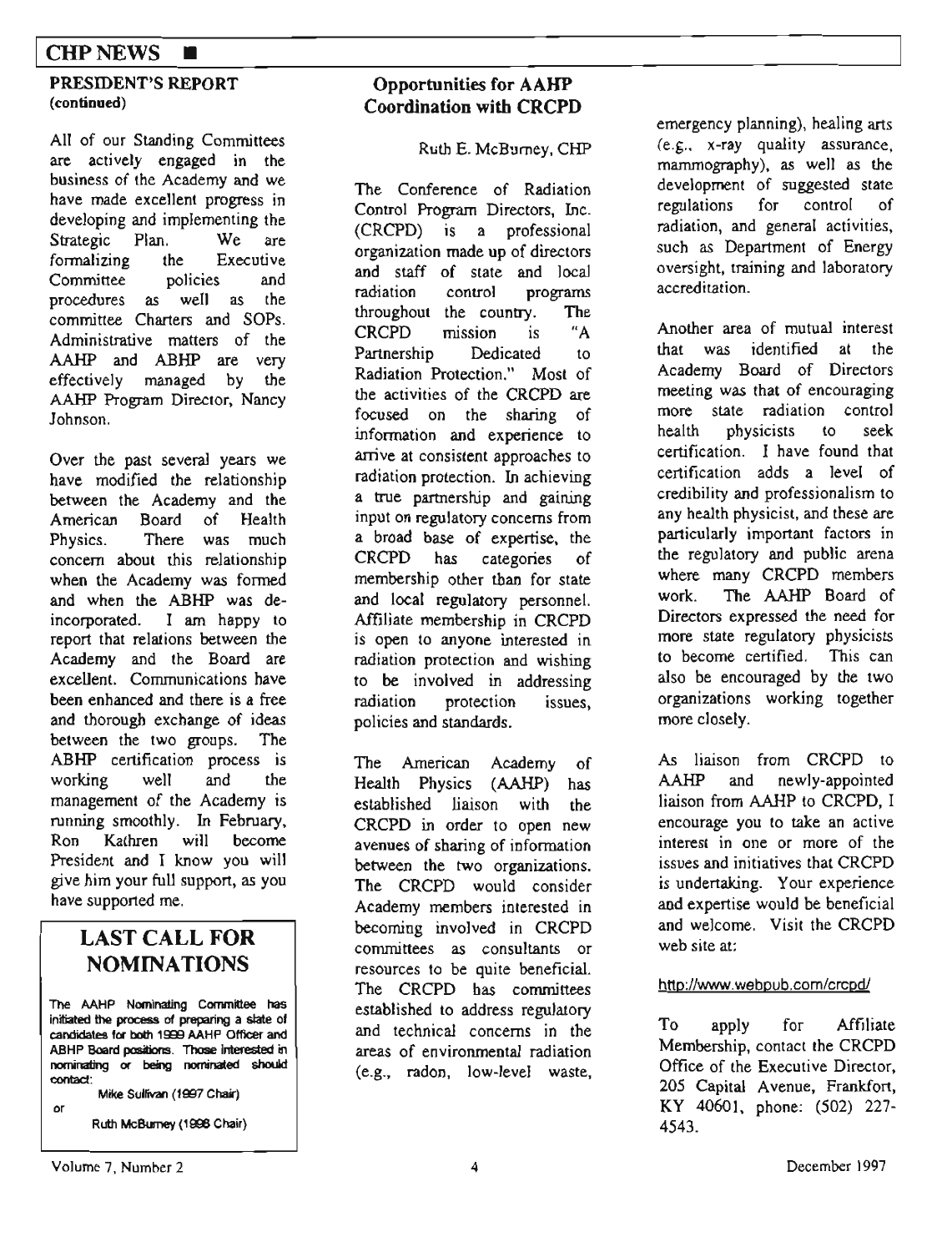# **From the Board**

The hard work of the Part 11 Panel commences around Labor Day. That is when the copies of the candidates' *Part* II exams are distributed to Part II Panel and Board members for grading. With 143 candidates taking the Part II exam with an average 30 pages per candidate and three graders per question, there are 12,000 - 13,000 pages of exams to grade. These dedicated people deserve our heartfelt thanks for their efforts.

The Part I examination, which was taken by 217 candidates, is machine graded by the Assessment Resource Center at the University of Missouri-Columbia. Grading is a much easier chore for these multiple choice questions.

An earlier attempt by the Board to develop serial-multiple choice questions for the Part II exam has not met with a great deal of success. The obvious advantage of the ease of grading this type of question was the driving force for their development. The difficulty in writing this type of Part II question is a significant factor in their present disfavor.

The fall meeting of the Board will be held in McLean, Virginia. on November 21-22, 1997. The results for the candidates who took the 1997 exam will be reviewed. Announcement of these results will be forwarded to the candidates by early December both on the internet and by snail mail.

Another item for the fall meeting of the Board includes a discussion by a subcommittee on the Assessment Resource Center's report on the performance of the Part II exam. This report contains a psychometric evaluation of the performance of the 1995 and 1996 Part II examinations along with recommendations for improving the performance of the Part II exam.

Two additional Part II Panel members were appointed this summer. Herman Cember and Robert Fairchild will add their experience and expertise to the Part II Panel. John Serabian agreed to have his term on the Part II Panel extended by one year in order to keep the total panel membership at 30. Welcome to the new members and a ''Thank you" to the extended member.

Roger C. Brown, ABHP Chairman

# **Use of the "Certified Health Physicist" Designations - Revision 1**

In the June 1997 issue of CHP News, we published the SOP for Use of the "Certified Health Physicist'' Designations. Section 3 of the SOP stated that the terms "Certified Health Physicist", "CHP" and the CHP logo could be used by persons cenified by the ABHP. Shortly thereafter, we received a message from the late Wade Patterson pointing out some ambiguity in this wording. "Persons certified by the Board" clearly includes all active CHPs, but it was unclear about Emeritus Members of the Academy. The SOP has been revised as follows:

- 3. Standard Operating Procedure: The recurring function is the use of the terms "Certified Health Physicist", "CHP", and the CHP logo by persons certified by the Board authorized persons.
	- 3.1 Who may use the designations:
		- 3.1.1 Any person eurrently certified by the Beard is entitled Active Certified Health Physicist or Emeritus Member of the American Academy of Health Physics is authorized to use the "Certified Health Physicist" and "CHP" designations.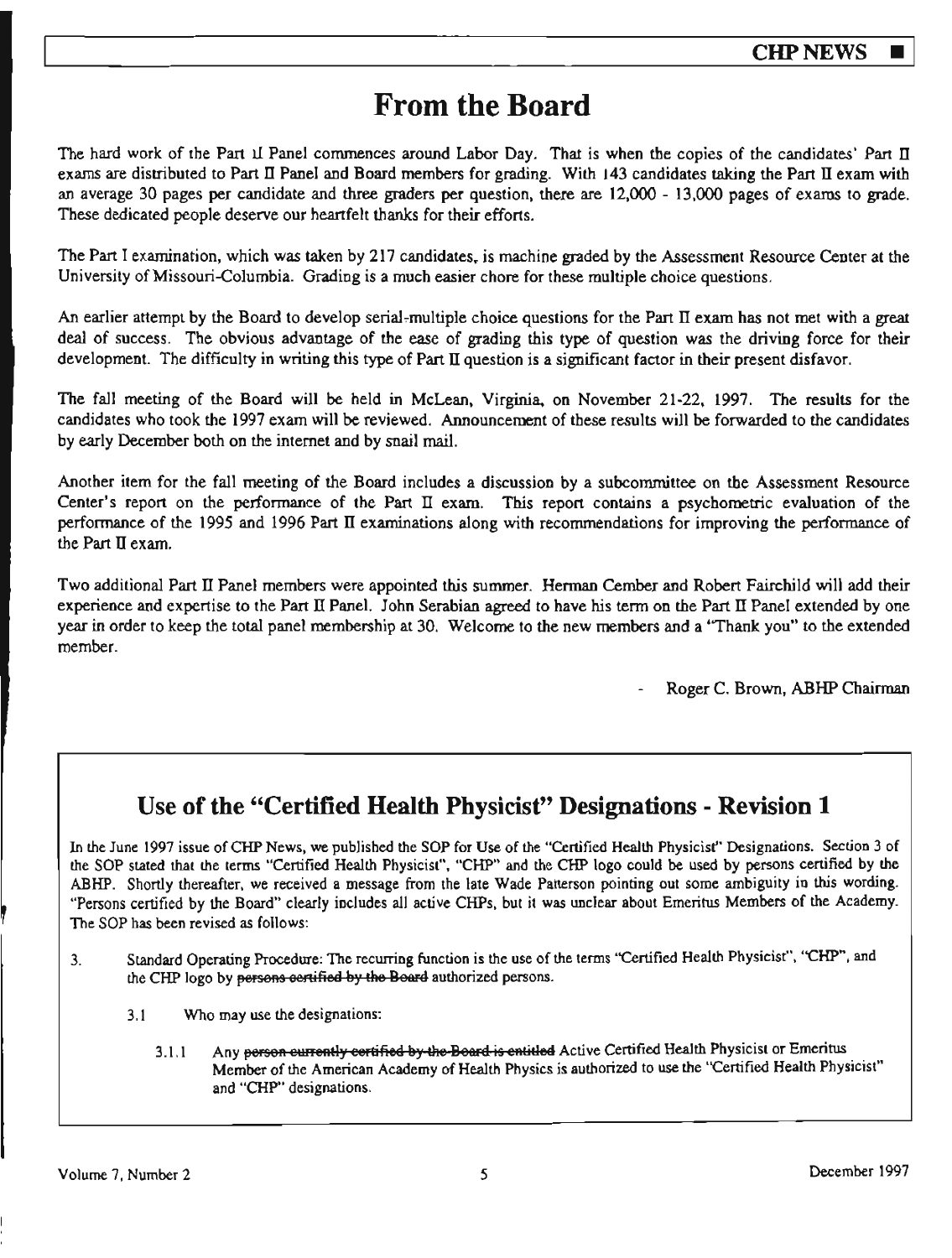## THE CERTIFICATION YEAR AT A GLANCE

### *Nancy Johnson, Program Director,AAHP Secretariat*

| January 15             | Deadline for candidates to mail application for examination                                                                                                                                                                                                                                                                                                                                                                                           |
|------------------------|-------------------------------------------------------------------------------------------------------------------------------------------------------------------------------------------------------------------------------------------------------------------------------------------------------------------------------------------------------------------------------------------------------------------------------------------------------|
| Late January           | Plaques and pins mailed to new CHPs                                                                                                                                                                                                                                                                                                                                                                                                                   |
| January/February       | AAHP Executive Committee meets at the HPS Midyear Meeting                                                                                                                                                                                                                                                                                                                                                                                             |
| March 1                | Nominations for William McAdams Outstanding Service Award                                                                                                                                                                                                                                                                                                                                                                                             |
| Late March             | Acceptance letters mailed to examination candidates                                                                                                                                                                                                                                                                                                                                                                                                   |
| Late March/Early April | AAHP election ballots are mailed                                                                                                                                                                                                                                                                                                                                                                                                                      |
| Late April             | Recertification packets mailed to CHPs who are due for<br>recertification                                                                                                                                                                                                                                                                                                                                                                             |
| Late May/Early June    | Entrance slips and final information mailed to exam candidates                                                                                                                                                                                                                                                                                                                                                                                        |
| June/July              | Certification maintenance fee envelopes are mailed<br>Certification exam is given on the Monday of the HPS<br><b>Annual Meeting</b><br>ABHP Board of Directors meets at the HPS Annual Meeting<br>AAHP Executive Committee meets at the HPS Annual Meeting<br>AAHP hosts luncheon to honor new CHPs at HPS Annual<br>Meeting<br>AAHP Open Meeting is held at the HPS Annual Meeting<br>AAHP William McAdams Outstanding Service Award is<br>presented |
| November               | <b>ABHP Board of Directors and Part I Panel meet</b>                                                                                                                                                                                                                                                                                                                                                                                                  |
| <b>Early December</b>  | <b>ABHP Certification Examination results are mailed</b>                                                                                                                                                                                                                                                                                                                                                                                              |

IF YOU HAVEN'T BEEN ACTIVELY MENTORING CANDIDATES INTO THE CERTIFICATION PROCESS, WHY NOT ??

APPLICATION INFORMATION AND RELATED CANDIDATE RESOURCES ARE AVAILABLE FROM THE SECRETARIAT'S OFFICE OR ON THE AAHP WEBPAGE AT:

# **http://phantom.ehs.uiuc.edu/-aahp/**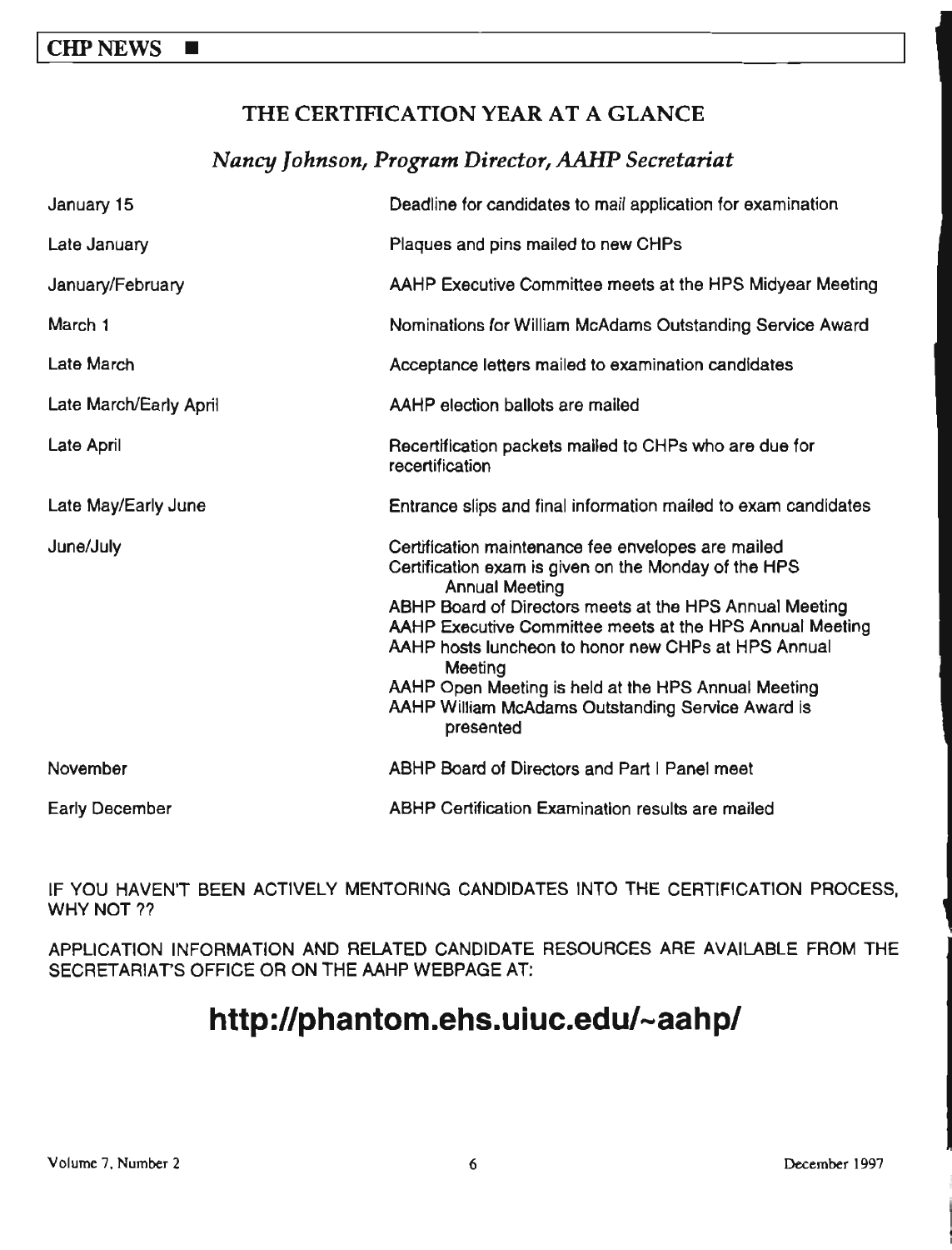# **THE 1997 CHP SALARY SURVEY**

#### **Introduction**

This report presents the results of the 1997 CHP Salary Survey, directed by Gary Lautenschlager, CHP, with the assistance of the American Academy of Health Physics. This year's survey form was included with the annual AAHP maintenance fee notice, which was mailed near the end of August. The response was very good, with more than 400 completed surveys received by the end of September. Questions about this survey should be directed to Gary Lautenschlager, email: glauten@gte.net Telephone: (630) 840-8360 (W) or (815) 748-4539 (H).

#### **Data Analysis**

The salary ranges checked by CHPs on the completed survey fonns were rounded to the midpoints of those ranges before statistical calculations were performed. For example, if a CHP checked the box for the salary range \$50,000 to \$54,999, their salary was rounded to the midpoint value of \$52,500.

The salaries for the medical physics CHPs were higher on average than the majority of the other CHPs as a group. To avoid skewing the results for the majority of CHPs, data from the medical physics CHPs were analyzed separately. There was also one CHP who indicated that they earned more than \$240,000 per year. That data point was excluded from the data analysis as an outlier. Responses from CHPs who were either part time or retired were not analyzed, since the data did not appear to allow meaningful comparisons to be made .

#### **Tabulation and Presentation of Results**

In an effort to make the results of the survey as interesting and useful as possible, CHPs were grouped in several different ways by education, primary job responsibility, years of experience, years with current employer. and in combinations of these categories. Readers are cautioned that for statistical validity, results are usually given for the CHP categories only if there were 10 or more CHPs within that category. However, some exceptions were made for general interest.

Tables present results for ful1-time CHPs who received health, vacation, and retirement benefits from their employer.

#### **Tables**

Tables 1 through 13 present the 1997 CHP Salary Survey results for all CHPs that work fulltime, receive vacation, retirement and health benefits from their primary employer, and excludes those CHPs who indicated that their primary job responsibility was medical physics. The results for the medical physics CHPs are presented in Table 14.

| Table 1: All CHPs |           |          |           |          |           |
|-------------------|-----------|----------|-----------|----------|-----------|
| <b>CHPs</b>       | Number in | Average  | Maximum   | Minimum  | Standard  |
|                   | Category  | Salarv   | salary    | Salary   | Devlation |
| All CHPs          | っっ<br>يرد | \$77.168 | \$142,500 | \$32,500 | \$18,518  |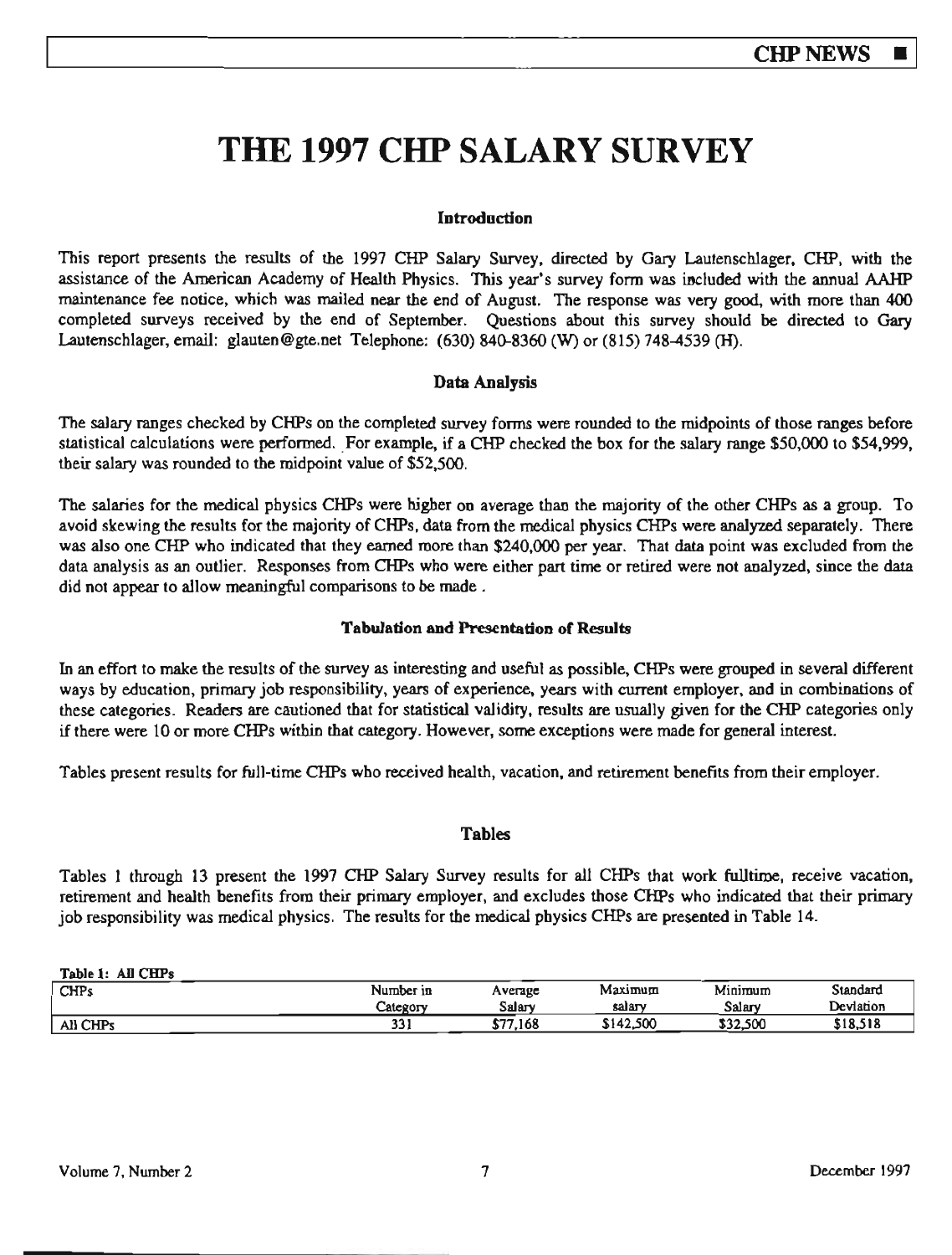### CHP NEWS ■

#### Table 2: CHPs by Level of Education and Field

| Level of Education        | Number in | Average  | Maximum   | Minimum  | Standard  |
|---------------------------|-----------|----------|-----------|----------|-----------|
| and Field                 | Category  | Salarv   | salary    | Salary   | Deviation |
| Bachelor's Health Physics | 21        | \$70,119 | \$112,500 | \$42,500 | \$14.968  |
| Bachelor's Other Field    | 35        | \$73,786 | \$107,500 | \$52,500 | \$13,413  |
| Master's Health Physics   | 160       | \$75,375 | \$127,500 | \$42,500 | \$16,688  |
| Master's Other Field      | 41        | \$79.329 | \$137.500 | \$32,500 | \$22,521  |
| Ph. D. Health Physics     | 32        | \$87,813 | \$142,500 | \$47,500 | \$22,681  |
| Ph.D. Other Field         | 33        | \$79.924 | \$127,500 | \$42,500 | \$19,410  |
|                           |           |          |           |          |           |

#### **Table 3: CHPs with 15 - 25 Years Experience, and Level of Education**

| CHPs with 15 - 25 Years Experience, and Level | Number in | Average  | Maximum   | Minimum  | Standard  |
|-----------------------------------------------|-----------|----------|-----------|----------|-----------|
| of Education                                  | Category  | Salary   | salary    | Salary   | Deviation |
| Bachelor's Health Physics                     |           | \$73,611 | \$112,500 | \$62,500 | \$15,366  |
| Bachelor's Other Field                        | 16        | \$73,750 | \$102,500 | \$52,500 | \$12.583  |
| Master's Health Physics                       | 78        | \$75,256 | \$127.500 | \$47,500 | \$15,154  |
| Master's Other Field                          | 18        | \$76.667 | \$117.500 | \$32,500 | \$19.270  |
| Ph. D. Health Physics                         | 12        | \$87,500 | \$142,500 | \$72,500 | \$21,742  |
| Ph.D. Other Field                             |           | \$85,577 | \$127,500 | \$57,500 | \$20,263  |

#### **Table** 4: Education **and NR.RPT** Certlficatlon

| Education and             | Number in | Average  | Maximum  | Minimum  | Standard  |
|---------------------------|-----------|----------|----------|----------|-----------|
| NRRPT Certification       | Category  | Salarv   | salarv   | Salarv   | Deviation |
| Bachelor's Health Physics |           | \$65,227 | \$77,500 | \$52,500 | \$6,842   |
| Bachelor's Other Field    |           | \$69,722 | \$87.500 | \$52,500 | \$10.341  |
| Master's Health Physics   |           | \$65,833 | \$82.500 | \$47,500 | \$11,934  |

#### Table 5: Nuclear Power Facility as Primary Employer

| Nuclear Power Facility as Primary Employer | Number in | Average  | Maximum  | Minimum  | Standard  |
|--------------------------------------------|-----------|----------|----------|----------|-----------|
|                                            | Category  | Salarv   | salarv   | Salarv   | Deviation |
| Bachelor's Health Physics                  |           | \$69.167 | \$87.500 | \$52,500 | \$10,000  |
| Bachelor's Other Field                     |           | \$71.389 | \$87,500 | \$57.500 | \$8,580   |

#### Table 6: National Laboratory as Primary Employer

| National Laboratory as Primary Employer | Number in | Average  | Maximum   | Minimum  | Standard  |
|-----------------------------------------|-----------|----------|-----------|----------|-----------|
|                                         | Category  | Salarv   | salary    | Salarv   | Deviation |
| Ph. D. Health Physics                   |           | \$88.000 | \$122,500 | \$62,500 | \$19,643  |
| Ph.D. Other Field                       |           | \$80,625 | \$97,500  | \$62,500 | \$11.934  |

#### Table 7: Government Contractors as Primary Employer

| Government Contractors as Primary Employer | Number in | A verage | Maximum   | Minimum  | Standard  |
|--------------------------------------------|-----------|----------|-----------|----------|-----------|
|                                            | Lategory  | Salarv   | salary    | Salarv   | Deviation |
| Master's Other Field                       |           | \$83,409 | \$127,500 | \$57,500 | \$22.452  |

#### Table 8: Master's Health Physics and Primary Employer

| Master's Health Physics | Number in | Average  | Maximum   | Minimum  | Standard  |
|-------------------------|-----------|----------|-----------|----------|-----------|
| and Primary Employer    | Category  | Salary   | salary    | Salary   | Deviation |
| Government Contractors  | 24        | \$80,833 | \$122,500 | \$57,500 | \$17,977  |
| Federal Government      | 20        | \$77.250 | \$117,500 | \$52,500 | \$17,432  |
| National Laboratory     | 21        | \$73.214 | \$97,500  | \$52,500 | \$11,323  |
| Nuclear Power Facility  | 31        | \$77,500 | \$112,500 | \$52,500 | \$14,491  |
| Commercial              | 20        | \$80,500 | \$127,500 | \$62,500 | \$16,575  |
| Consulting Firm         | 12        | \$84,167 | \$107,500 | \$57,500 | \$15,275  |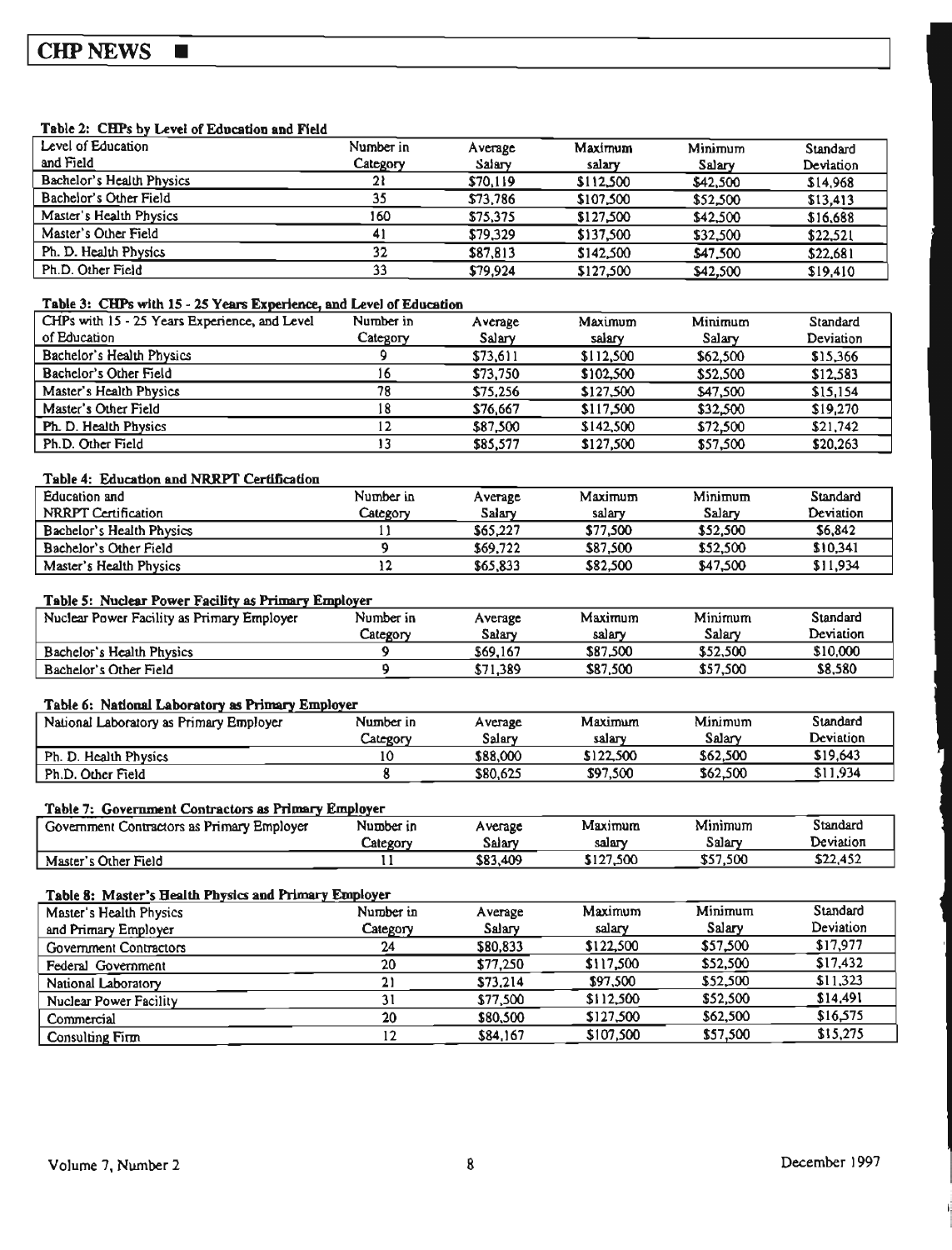Table 9: Master's Health Pbvsics **and Primarv** Job **R-nslbllltv** 

| гарс эт маяст з псана глузся ала гипагу дор коронярану                                           | Number in       |                   | Maximum   | Minimum  | Standard  |
|--------------------------------------------------------------------------------------------------|-----------------|-------------------|-----------|----------|-----------|
| Master's Health Physics<br>and Primary Job Responsibility                                        | Category        | Average<br>Salary | salary    | Salary   | Deviation |
|                                                                                                  | 18              | \$89,167          | \$122,500 | \$57,500 | \$19,251  |
| Administration                                                                                   |                 |                   |           |          |           |
| <b>Applied Health Physics</b>                                                                    | 41              | \$71,037          | \$127,500 | \$47,500 | \$14,968  |
| <b>Dosimetry</b>                                                                                 | $\overline{11}$ | \$72,500          | \$92,500  | \$52,500 | \$11,619  |
| Environmental                                                                                    | $\overline{16}$ | \$75,938          | \$122,500 | \$52,500 | \$19,809  |
| Radiation Safery Officer                                                                         | 18              | \$67,500          | \$87,500  | \$42,500 | \$14,552  |
| Reactor's Other                                                                                  | $\overline{11}$ | \$84,772          | \$112,500 | \$72,500 | \$12,321  |
| Regulations/Standards                                                                            | 9               | \$73,056          | \$102,500 | \$52,500 | \$16,853  |
| Waste Management                                                                                 | $\overline{9}$  | \$75,278          | \$102,500 | \$52,500 | \$16,223  |
| Table 10: Master's Health Physics and Years Experience                                           |                 |                   |           |          |           |
| Master's Health Physics                                                                          | Number in       | Average           | Maximum   | Minimum  | Standard  |
| and Years Experience                                                                             | Category        | Salary            | salary    | Salary   | Deviation |
| $6 - 10$                                                                                         | 14              | \$61,429          | \$77,500  | \$42,500 | \$8,810   |
| $10 - 15$                                                                                        | 38              | \$70,526          | \$122,500 | \$47,500 | \$15,489  |
| $15 - 25$                                                                                        | 78              | \$75,256          | \$127,500 | \$47,500 | \$15,154  |
| $>25$                                                                                            | 26              | \$91,731          | \$117,500 | \$62,500 | \$14,608  |
|                                                                                                  |                 |                   |           |          |           |
| Table 11: Master's Health Physics with 10 - 15 years experience, and years with current employer |                 |                   |           |          |           |
| Master's Health Physics                                                                          | Number in       | Average           | Maximum   | Minimum  | Standard  |
| with 10 - 15 years experience, and years with                                                    | Category        | Salary            | salary    | Salary   | Deviation |
| current employer                                                                                 |                 |                   |           |          |           |
| 0 - 4 years with current employer                                                                | 12              | \$72,083          | \$87,500  | \$52,500 | \$9,404   |
| 5 - 11 years with current employer                                                               | $\overline{17}$ | \$72,500          | \$122,500 | \$47,500 | \$18,286  |
|                                                                                                  |                 |                   |           |          |           |
| Table 12: Master's Health Physics with 15 - 25 years experience, and years with current employer |                 |                   |           |          |           |
| Master's Health Physics                                                                          | Number in       | Average           | Maximum   | Minimum  | Standard  |
| with 15 - 25 years experience, and years with                                                    | Category        | Salary            | salary    | Salary   | Deviation |
| current employer                                                                                 |                 |                   |           |          |           |
| 5 - 10 years with current employer                                                               | 26              | \$74,423          | \$122,500 | \$47,500 | \$15,367  |
| 10 - 16 years with current employer                                                              | $\overline{14}$ | \$71,786          | \$92,500  | \$52,500 | \$13,567  |
|                                                                                                  |                 |                   |           |          |           |
| Table 13: Master's Health Physics with >25 years experience, and years with current employer     |                 |                   |           |          |           |
| Master's Health Physics                                                                          | Number in       | Average           | Maximum   | Minimum  | Standard  |
| with >25 years experience, and years with                                                        | Category        | Salary            | salary    | Salary   | Deviation |
| current employer                                                                                 |                 |                   |           |          |           |
| 15 - 30 years with current employer                                                              | $\overline{12}$ | \$97,500          | \$117,500 | \$77,500 | \$13,314  |
|                                                                                                  |                 |                   |           |          |           |
|                                                                                                  |                 |                   |           |          |           |
| Table 14: CHPs with Medical Physics as Primary Job Responsibility                                |                 |                   |           |          |           |
| CHPs with Medical Physics as Primary Job                                                         | Number in       | Average           | Maximum   | Minimum  | Standard  |
| Responsibility                                                                                   | Category        | Salary            | salary    | Salary   | Deviation |
| All Medical Physics CHPs                                                                         | 24              | \$100,833         | \$192,500 | \$42,500 | \$44,200  |
| All Medical Physics CHPs with American Board                                                     | 11              | \$110,227         | \$192,500 | \$47,500 | \$44,066  |
| of Radiology (ABR) certification                                                                 |                 |                   |           |          |           |

#### **The Optional Question**

This year's optional salary survey question asked "What do you feel is the most important issue facing the health physics certification process today?" There were a number of comments received, for which there appeared to be three major areas of concern that were shared by several CHPs. These concerns were: recognition and meaningfulness of the CHP designation with employers and regulatory bodies, maintaining the high standards for certification, and dwindling job opportunities.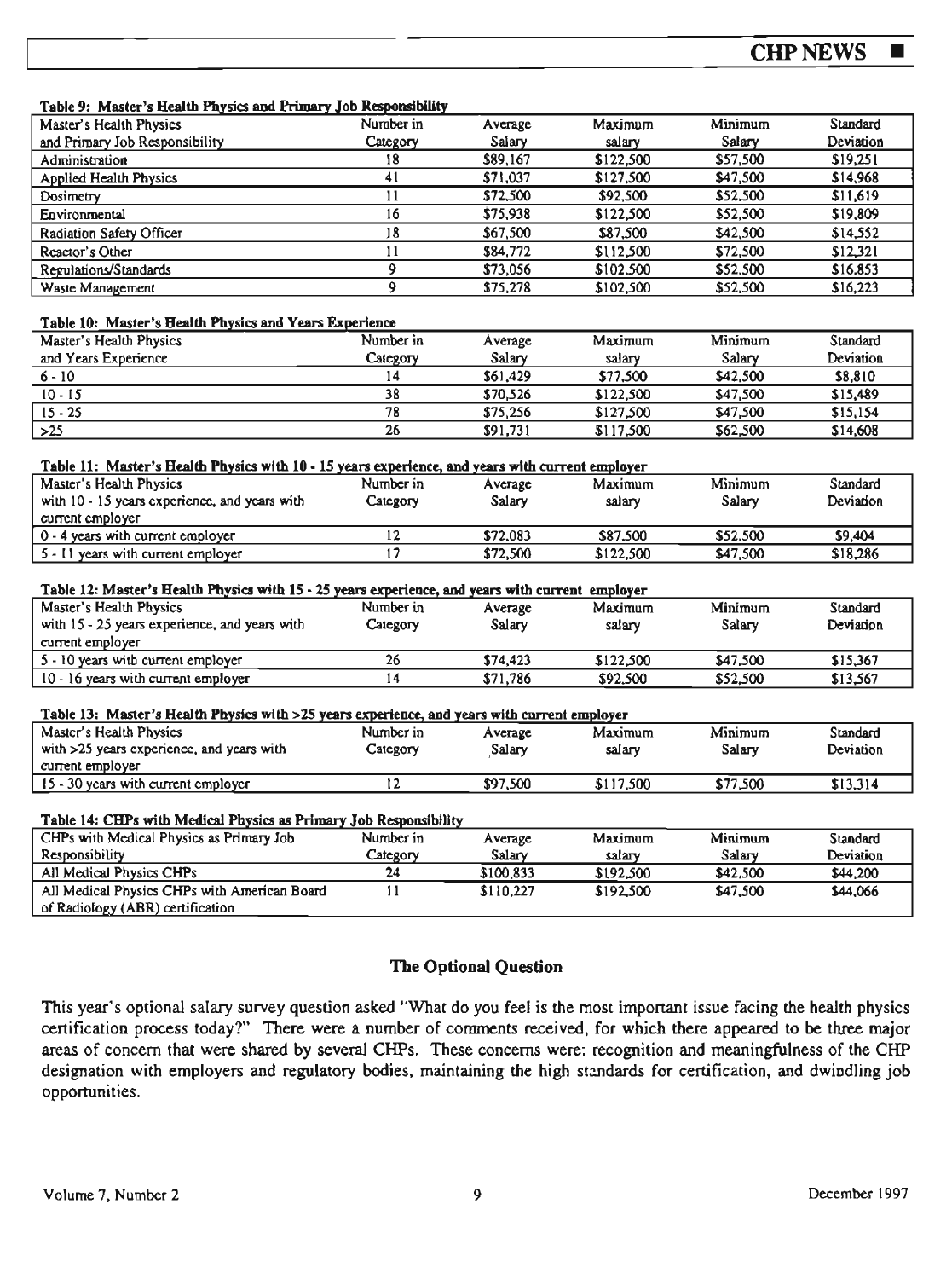### **CHP NEWS**

Many CHPs felt that not enough was being done to promote the status of CHPs as a recognized and/or desirable qualification in the regulations and with employers, especially for certain specialties in the medical field. They felt that the CHP designation was gradually being undennined by competing certifying organizations, and some CHPs felt that the AAHP should increase efforts to promote the value of certification more aggressively with regulatory bodies and employers. If the status of CHPs in medical and other fields is allowed to decline further they stated, then the importance of the CHP designation will begin to diminish as well. There were also a number of responses indicating a perception of <sup>a</sup> decline in the value of certification with employers or a lack of understanding by employers of the need for certification . Some of these responses included: employers not encouraging and supporting re-certification efforts, and management not recognizing the meaning and value of certification.

<sup>A</sup>second major group of comments were related to the certification process itself. The vast majority of the CHPs commenting on this issue felt that it must continue to reflect the highest standards of qualification and that the AAHP should resist efforts to make the process less stringent and difficult, thus preventing certification from becoming <sup>a</sup> "minimum" qualification for health physicists. Indeed, a few respondents felt that the standards for candidate selection were not high enough now! They also felt that the examination must continue to strive for consistency from year to year, and that more efforts should be taken to screen unqualified candidates from sitting for the examination. One respondent suggested that CHPs themselves could help the process by being more judicious in their sponsorship of candidates.

<sup>A</sup>number of responses were received that stated a concern over a perceived decline in the number of employment opportunities, as well as a decline in position opportunities advertised as requiring a nd what jobs (are there that) require aCHP.

The other comments received are aJso being considered by the AAHP. Thanks to all of you for your contribations, your participation was most important to the success of this survey.

With appreciation to all the respondents! - Gary Lautenschlager

# VERIFY CERTIFICATION!

Attainment of ABHP Certification is increasingly viewed as a required or desired credential for the assignment of some radiation protection responsibilities. *As* the value of certification increases, so, too, does the potential for fraudulent claims of CHP status. The AAHP and ABHP encourage licensing/regulatory agencies, employers and contract officers to verify the certification status of current employees or contractors. In addition, the AAHP and ABHP also encourage anyone contemplating securing the services of a health physicist who claims to be certified by the ABHP to verify the certification status of the applicant. Verification can be performed by consulting the list of Active Certified Health Physicists in the *Radiation Protection Professional's Directory & Handbook* (the HPS membership handbook) or on the AAHP Web Page:

### http ://phantom.ehs.uiuc.edu/~aahp/

Awards of Certification or reactivations of Certification that are too recent to appear on these lists may be verified by contacting Nancy K. Johnson, Program Director, at the AAHP Secretariat (703) 790-1745.

Jerome B. Martin, CHP 1997 President American Academy of Health Physics Roger C. Brown, CHP 1997 Chair American Board of Health Physics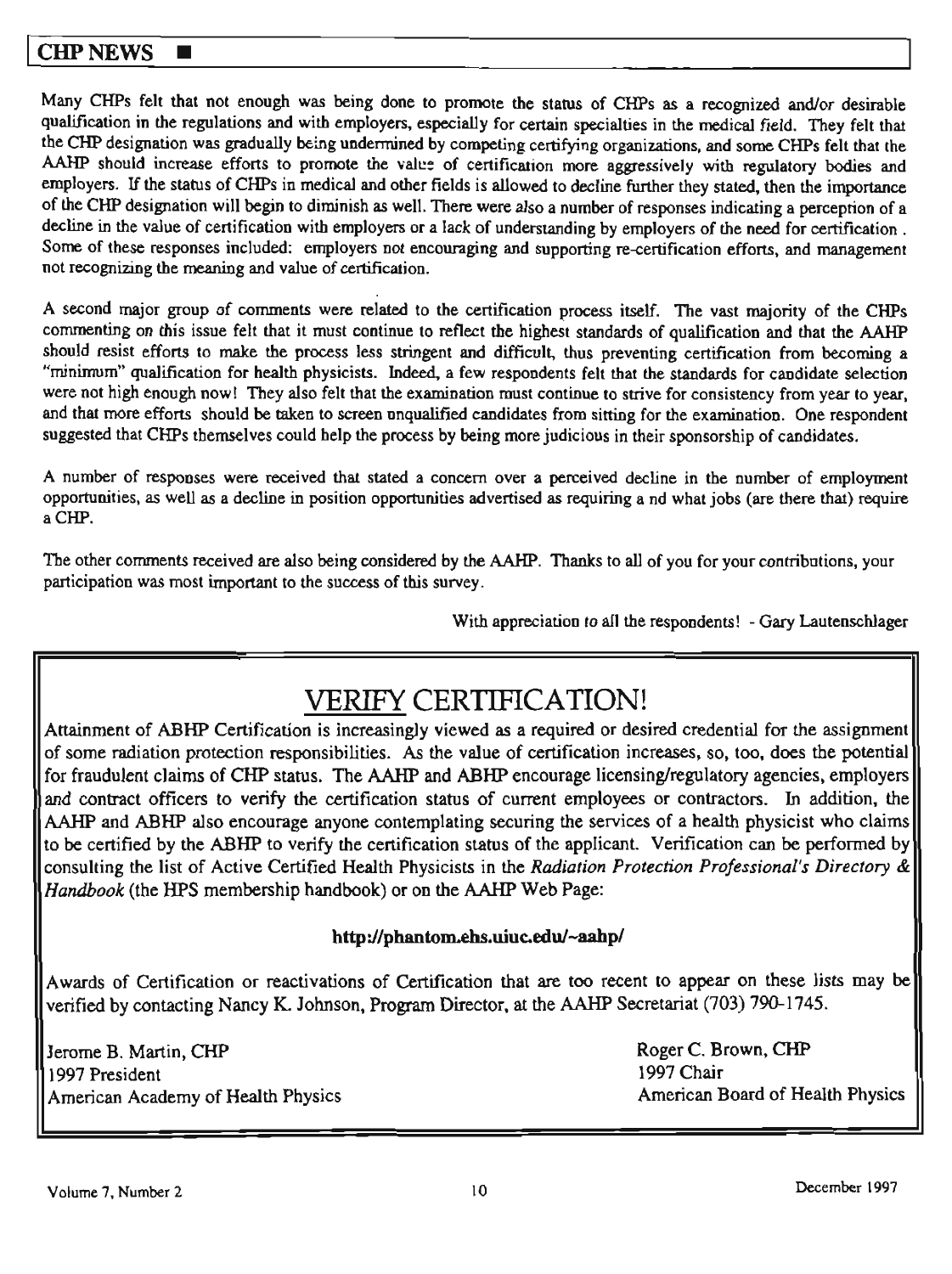# **Certified Safety Professional To Be or Not To Be?**

#### Steve Rima, CHP CHP NEWS Assistant Editor

In these days of downsizing, layoffs, re-engineering, etc. many organizations are looking for ways to consolidate responsibilities. Health and safety professionals are not immune to this process, and must continually seek ways to stay viable. One means is through additional board certifications in related areas. The Certified Safety Professional (CSP) is one credible option.

The Board of Certified Safety Professionals (BCSP) defines a Safety Professional as "one who applies the expertise gained from a study of safety science, principles, and practices and other subjects and from professional safety experience to create or develop procedures, processes, standards, specifications, and systems to achieve optimal control or reduction of the hazards and exposures which may harm people, property, and/or the environment." The BCSP is sponsored by the American Industrial Hygiene Association, the American Society of Safety Engineers, the Institute of Industrial Engineers, the National Safety Council, the Society of Fire Protection Engineers, and the System Safety Society. It is accredited by the Council of Engineering and Scientific Specialty Boards and the National Commission for Certifying Agencies.

To qualify to take the CSP exam, a candidate must meet educational and experience requirements. The BCSP uses a point system, whereby points are given for education and experience, to determine a candidate's eligibility to sit for the exam. At the present time, the basic requirements are for a bachelor's degree inn a safety~related discipline and four years of professional safety experience. Experience may be substituted for . education and higher education may be substituted for

some experience. Effective January 1, 1998, all applicants must have at least an associate's degree "from an accredited university" and submit a letter of reference from a person holding the CSP, CIH, CHP, or PE credential.

The CSP exam is a two part exam, with both parts being multiple choice fonnat. Part I is a "safety fundamentals examination" which covers basic knowledge appropriate to professional safety practice. Candidates meeting the academic requirement may sit for this exam. Part  $\overline{II}$  is a "comprehensive practice exam" and may be taken once a candidate meets both the education and experience criteria.

How does this relate to a CHP? Even though there is no formal connection between the ABHP and the BCSP, any person holding the CHP credential is waived from taking the fundamentals (Part I] exam. The BCSP extends this recognition to a number of other recognized credentials as well as to parallel credentialling bodies in a number of other countries. Thus, for a current CHP, the BCSP application process is somewhat simplified in that the candidate exhibiting sufficient experience can essentially bypass half of the BCSP exam process. The application fee is \$80.00, and once approved the exam fee for the comprehensive [Part II] exam is \$230.00. Since the exam is multiple choice and given any time at certain Sylvan Learning Centers (see the related article previously published in the November 1997 CHP Comer) it can be a fairly quick process for a CHP to gain this additional certification.

A CSP candidate handbook. including application instructions and practice exams, can be obtained from:

Board of Certified Safety Professionals 208 Burwash A venue Savoy,IL 61874 (217) 359-9263 http://www.bcsp.com/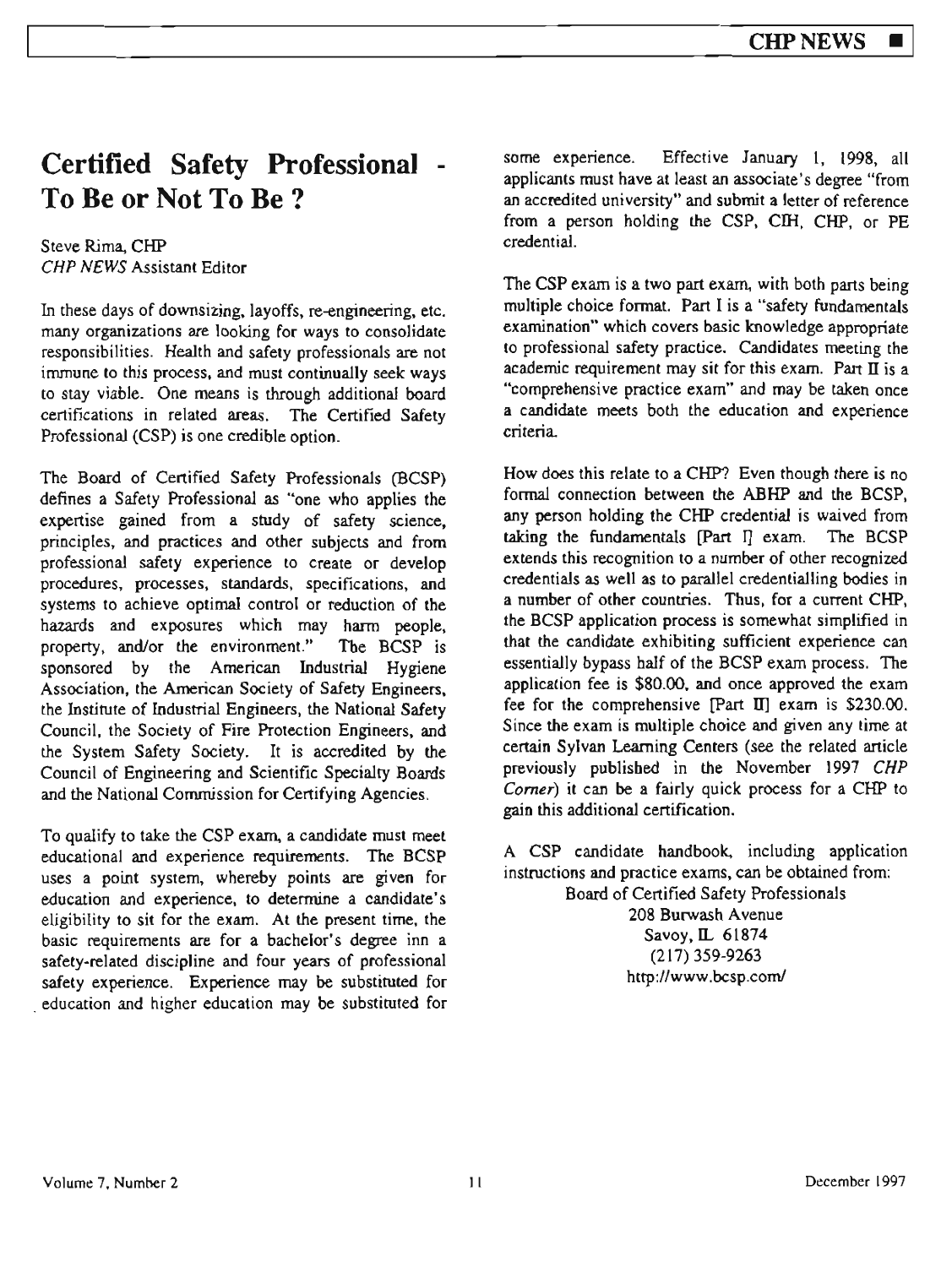# The AAHP Strategic Planning Workshops

At the annual meeting in San Antonio. the Academy sponsored a series of sessions to collect membership input on three goaJs included in the draft AAHP Strategic Plan. The three areas of the plan -· which the leadership hoped to expand with additional implementation ideas - were: *enhanced recognition, improved communications,* and *increased value.* Carol Berger, William Casey. and Ken Kase lead the three discussions and each was repealed in both the morning and afternoon meeling agendas. The attendance. interest and the enthusiasm of the discussions were encouraging. Among the ideas discussed for increasing the value of certification were:

I) Communicate the value of the CHP to employers, other societies, elected officials, and other organizations that may have need of the services of a CHP;

2) Develop a mentoring program sponsored by the AAHP to encourage and sustain noncertified and associate members of the Academy through the certification process;

3) Increase the information flow to all stakeholders of the Academy on all issues:

4) Expand options for continuing education.

If you have additional planning input, or if this brief summary of the summer's discussions has triggered an idea you think would benefit the Academy, please contact one of the AAHP Executive Committee members prior to the Mobile HPS meeting.

#### Academy **to Co-organize International Workshop**

In keeping with the stated goals of raising the profile of the Academy of the CHP, as well as providing additional opportunities for professional education, lhe AAHP Executive Committee accepted an invitation from Dr. Victor Poyarkov, Executive Director of the European Centre for Technogenic Safety, to act as co-organizers for the proposed '1nternational Topical Workshop on Radiological Emergency Response Planning: Leaming from Chernobyl". The proposed workshop will be a week in duration and is planned for May 1999 in Kiev.<br>Ukraine. Maior topic areas Major topic areas include the Acute Emergency Response, Emergency Monitoring, Radionuclide Transport and *Dose* Evaluation. Mitigating Actions, and Education and Training of Emergency Personnel. Publication of the proceedings of the workshop is also planned. Preliminary contacts for sponsorship suppon have been made by Dr. Poyarkov with the IAEA and FEMA and have been generally favorable; it is anticipated that funding will be available for a limited number of American participants. *As* co-organizer, the Academy will be responsible for selection of participants from the Americas and for management of funding received from U.S. sources. The co-organizer will also play an integral part in the development of the program

liability. - reported by Ron Kalhren, Academy President-Elect

and the selection of speakers, but will not incur any fiscal

# **Editor's Notes:**

Special thanks to all the contributors to this edition of CHP NEWS, and to Nancy Daugherty for her help in coming up the learning curve.

Many readers have had or will have an opportunity to hear Keith Dinger's assertions and proposed plans as he visits and surveys the HPS chapters across the nation during his term as HPS President-Elect. In this context. he mentioned to the Midwest Chapter that some 10% of CHPs are **not** aJso members of the Health Physics Society. He has suggested that one proposed plan for the Society during bis term of office should be to better understand why these CHPs do not find value in HPS membership and *to* promote the HPS as an umbrella for all associated disciplines. I think it is appropriate that we use this newsletter to share the various views of the Academy membership about our relationship and reliance on the HPS. There are some interesting organizational relationship dynamics playing out among the professional organizations in industrial hygiene that we as HPs may also gain some insights from. I challenge you to contribute to the evolution of the health physics profession by sending me your thoughts for publication.

In the next edition of CHP Corner, we intend to include the call for nominations for the McAdams award, and notes from the November ABHP Directors and Part I panel meetings.

- Gary Kephart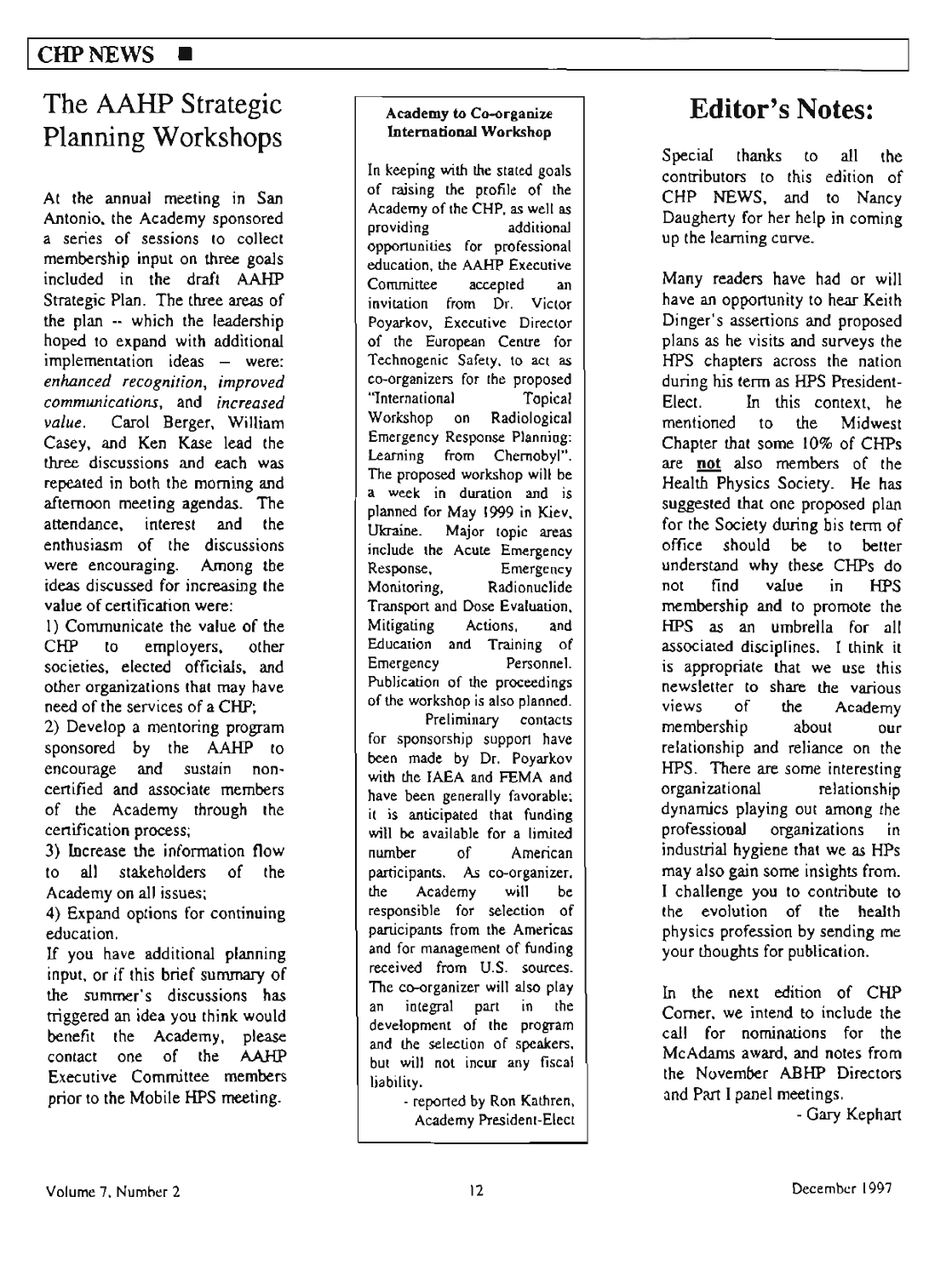

#### **PHOTOS FROM THE "ANNUAL" AAHP LUNCHEON**

LEFT: Robert Ryan addresses gathered CHPs and guests after rece iving the William McAdams Outstand ing Service Award.

**RIGHT:** Jerry Martin presents a special appreciation plaque to Nancy Daugherty for her years of service as AAHP Editor.

**BELOW: New** CHPs were the honored guests; anyone who can correctly identify all of them In this photo gets their lunch free next year I





### **CHPNEWS** <sup>13</sup> December 1997 Volume 7, Number 2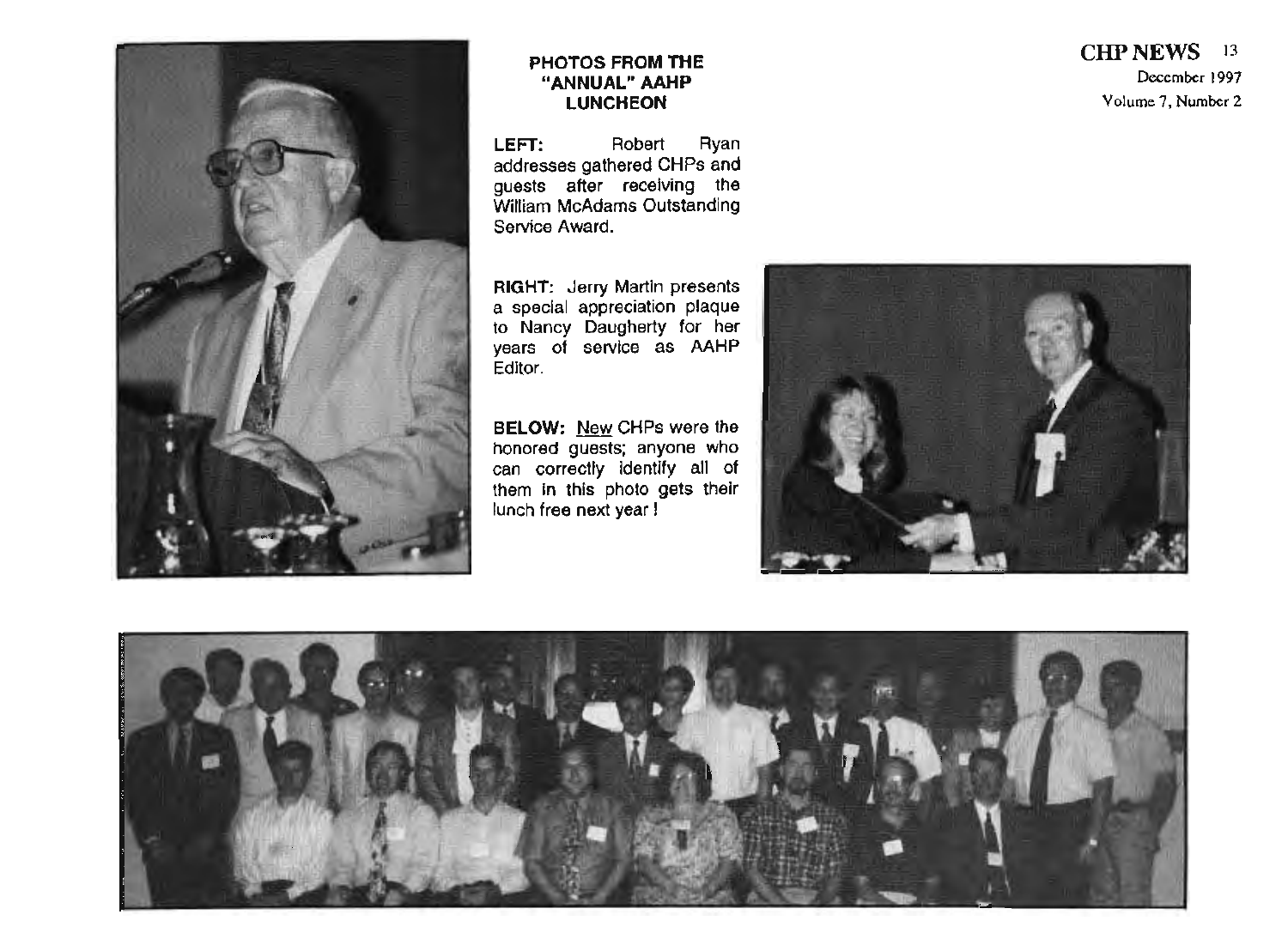

### HENRY WADE PATTERSON 1924-1997

It Is with great sadness that I report that our colleague and friend, former American Board of Health Physics Chairman Henry Wade Patterson, died from cancer of the spine in Lakeview, Oregon, on October 7, 1997. In a career that spanned a half century, Wade made numerous important contributions to the science, art and professional practice of health physics, rightfully earning a place as one of the foremost and respected members of the health physics community known not only for his scientific contributlons, but for his honesty, integrity and leadership contributions to the profession.

Wade began his career in health physics in 1945 while still an undergraduate at the University of California, Berkeley, serving as a part time film badge technician at the Radiation Laboratory. After earning his degree in 1947, he was invited by the late Burton Moyer to join the newly established Health Physics Group at the Radiation laboratory, ultimately serving as its head from 1965-73 before moving on to assume the responsibilities of leading the Radiation Safety Division and then the Hazards Control Department at Lawrence Livermore National Laboratory.

While at Berkeley, Wade was instrumental in the development of all aspects of the field of Accelerator Health Physics. In conjunction with his long time colleague Ralph Thomas, he literally wrote the book on the field, the well

received text Accelerator Health Physics, as well as documenting the history of accelerator health physics in another book. Between 1967 and 1971, he organized and served as an instructor in the Berkeley Accelerator Health Physics Training Course which served as a training ground for accelerator health physicists from all over the world.

Despite his strong interest and numerous contributions to accelerator health physics, Wade was by no means one dimensional. He made Important contributions to environmental health physics, Including measurements of areas of high natural background radiation and of the neutron energy spectra in the earth's atmosphere. And, he participated In studies of the pyramids in Egypt, using natural background radiation to search for hidden rooms in these ancient mystifying rellcs.

Professionally active throughout his career, Wade served as member or chair of numerous scientific and technical committees, which benefited greatly from his strong background in the basic sciences underlying health physics and from his oft times unique insights and solutions to vexing problems. He was a prime mover in the establishment of the Accelerator Section of the HPS, and served with dfstinctlon as Editor-in-Chief of **Health Physics** and as Chairman of the American Board of Health Physics. His fellow CHP's recognized his extraordinary contributions to the profession by naming him the second recipient of the William McAdams Award, the highest recognition bestowed by the Academy. He was elected Fellow by both the Health Physics Society and the American Association for the Advancement of Science, and in 1992 was the recipient of the prestigious Arthur F. Humm, Jr. Award of the National Registry of Radiation Protection Technologists.

Wade Patterson will live on through the numerous scientific and professional contributions that he made, and in the memories and hearts of the many health physicists and others for whom he served as friend, colleague, and mentor. So long, old health physics warrior; rest in peace.

- Ron Kathren